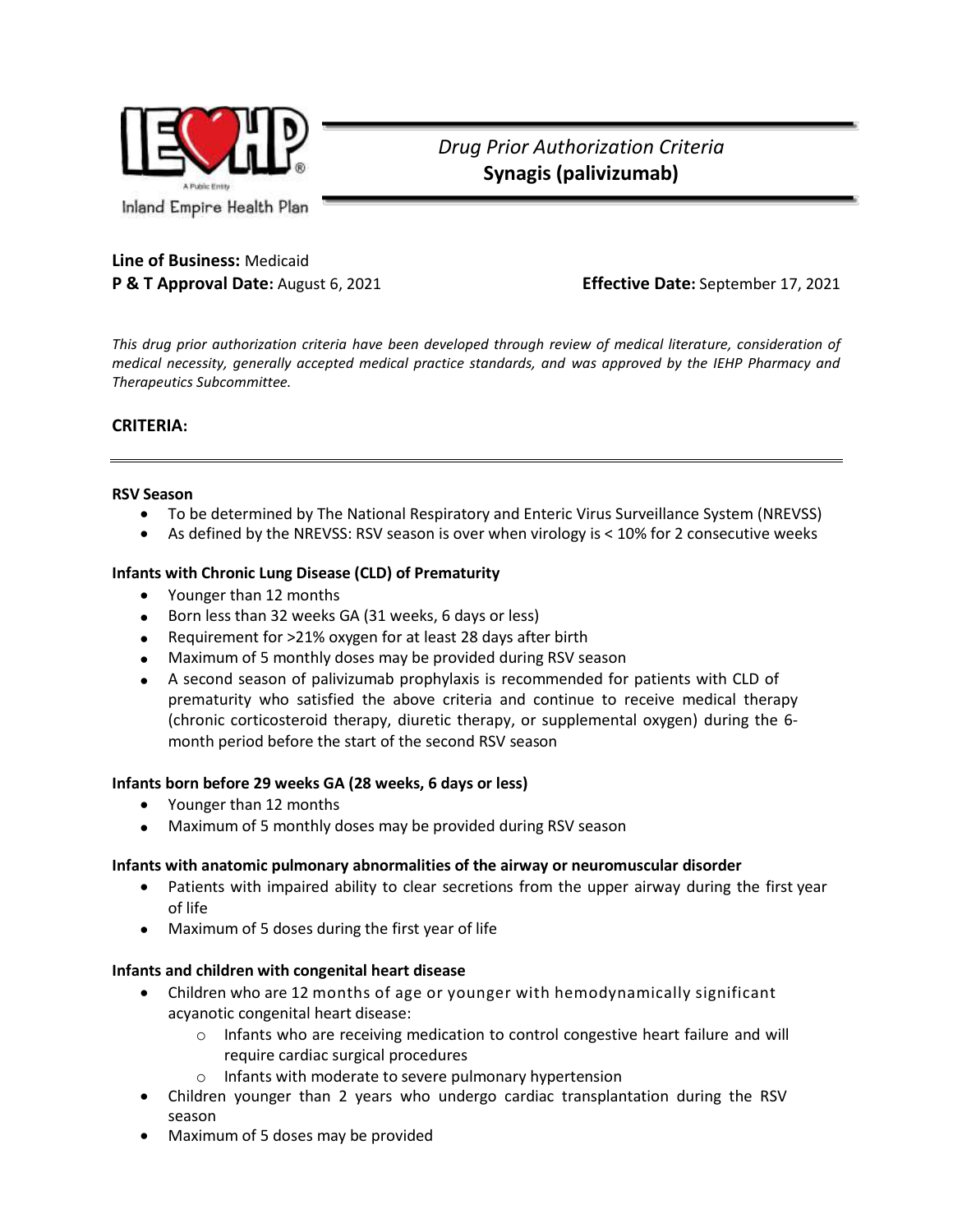• For children who are receiving prophylaxis and who continue to require prophylaxis after a surgical procedure, a post-operative dose of palivizumab (15mg/kg) should be considered after cardiac bypass or at the conclusion of extracorporeal membrane oxygenation for infants and children younger than 24 months

## **Immunocompromised children**

- Children younger than 24 months of age who are profoundly immunocompromised (e.g., severe combined immunodeficiency or advanced acquired immunodeficiency syndrome) during the RSV season
- Maximum of 5 doses may be provided

## **Patients with cystic fibrosis**

- Infants with cystic fibrosis with clinical evidence of CLD and/or who are nutritionally compromised in the first year of life
- Infants with manifestation of severe lung disease in the second year of life (e.g., previous hospitalization for pulmonary exacerbation in the first year of life, abnormalities on chest radiography, chest computed tomography that persist when stable) or weight for length less than 10<sup>th</sup> percentile
- Maximum of 5 doses may be provided

## **Other considerations**

- Palivizumab prophylaxis should be discontinued for children receiving monthly prophylaxis and experiencing breakthrough RSV hospitalization
- The following groups of infants generally **should not** receive immunoprophylaxis:
	- o Children in the second year of life on the basis of a history of prematurity alone
	- $\circ$  Infants and children with hemodynamically insignificant heart disease (e.g., secundum atrial septal defect, small ventricular septal defect, pulmonic stenosis, uncomplicated aortic stenosis, mild coarctation of the aorta, and patent ductus arteriosus)
	- $\circ$  Infants with lesions adequately corrected by surgery, unless they continue to require medication for congestive heart failure
	- $\circ$  Infants with mild cardiomyopathy who are not receiving medical therapy for the condition
	- o Children with Down syndrome (unless qualifying heart disease, CLD, airway clearance issues, or prematurity less than 29 weeks)
- Hospitalized infants who qualify for prophylaxis during the RSV season should receive the first dose of palivizumab 48 to 72 hours before discharge or promptly after discharge
- RSVis known to be transmitted in the hospital setting and to cause serious disease in high-risk infants. Among hospitalized infants, the major means to reduce RSV transmission is strict observance of infection control practices, including prompt initiation of precautions for RSVinfected infants. If an RSV outbreak occurs in a high-risk unit (e.g., pediatric, or neonatal intensive care unit or stem cell transplantation unit), primary emphasisshould be placed on proper infection control practices, especially hand hygiene. No data exist to support palivizumab use in controllingoutbreaks of health care- associated disease, and palivizumab use is not recommended for this purpose
- Palivizumab does notinterfere with response to vaccines